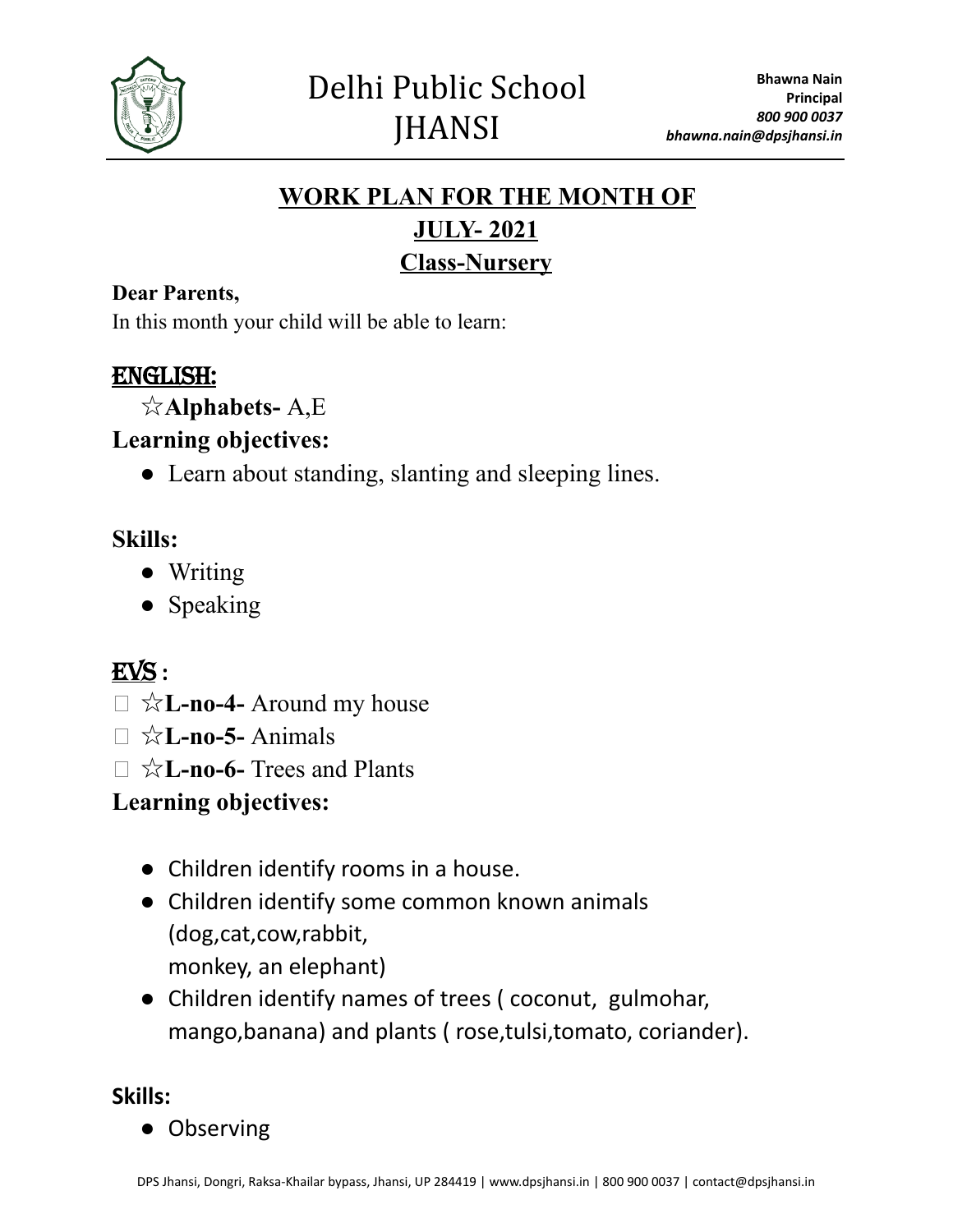

- Identification
- Learning

# MATHS**:**

☆ **Numbers-** 1,2

### **Learning objectives:**

● Learn about curves and standing lines.

## **Skills:**

- Writing
- Speaking
- Identify

# **Story reading:**

- Koko helps in the kitchen.
- Bibi's animal book.
- Bibi likes flowers

# **Learning objectives:**

● Learn about kitchen,house,animals and flowers.

# **Skills:**

- Compare
- Identify
- Role play

# Art:

● Learning of drawing a Colourful kite.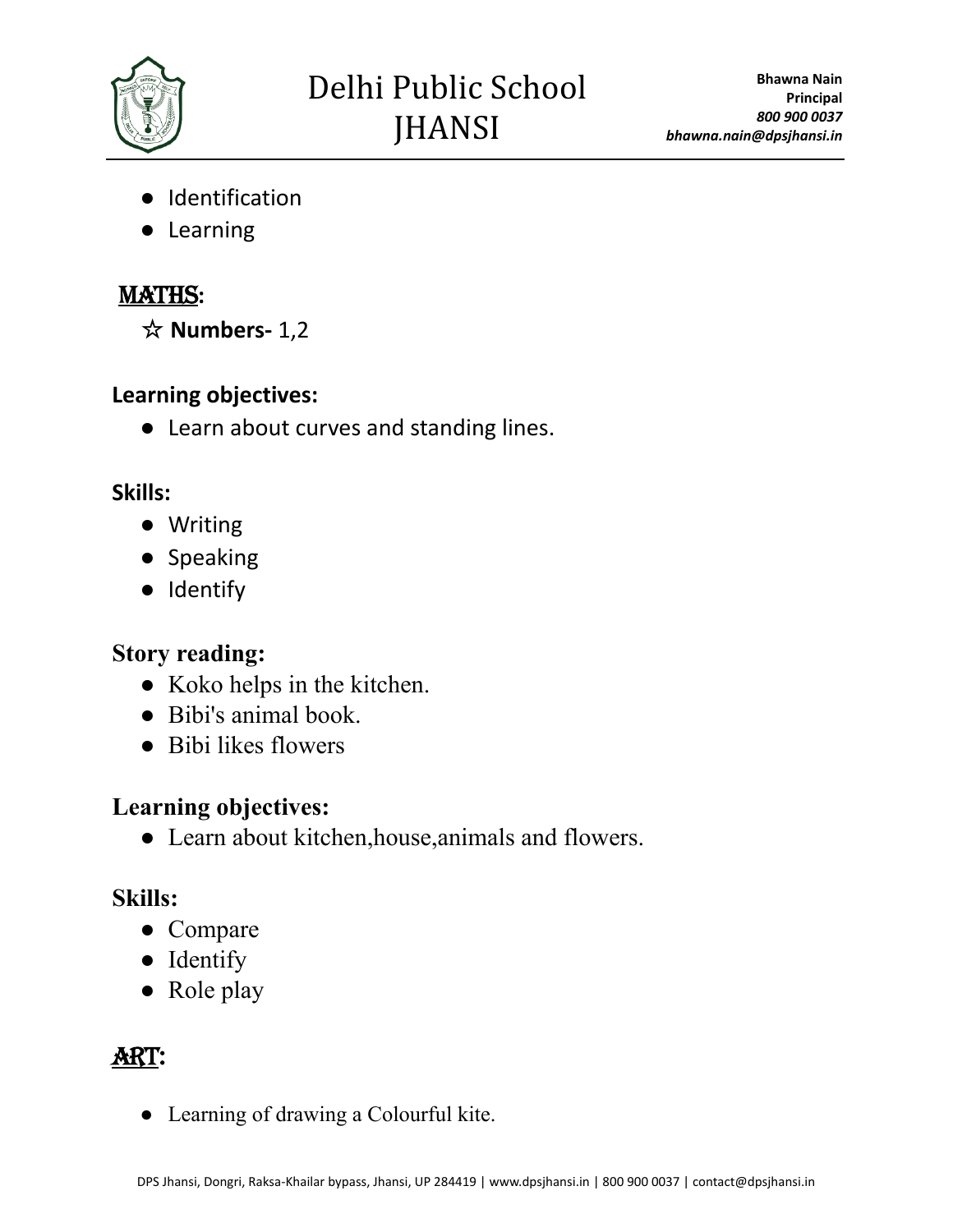

● Learning of drawing still object.

#### CRAFT:

• Paper boat from coloured A4 sheet.

# YOGA:

- Sukhasana
- Urdhva hastasana
- Bhujangasana
- Tadasana
- Shavasana
- Bhastrika

#### English/Hindi poem for the month:

#### **English Poem**: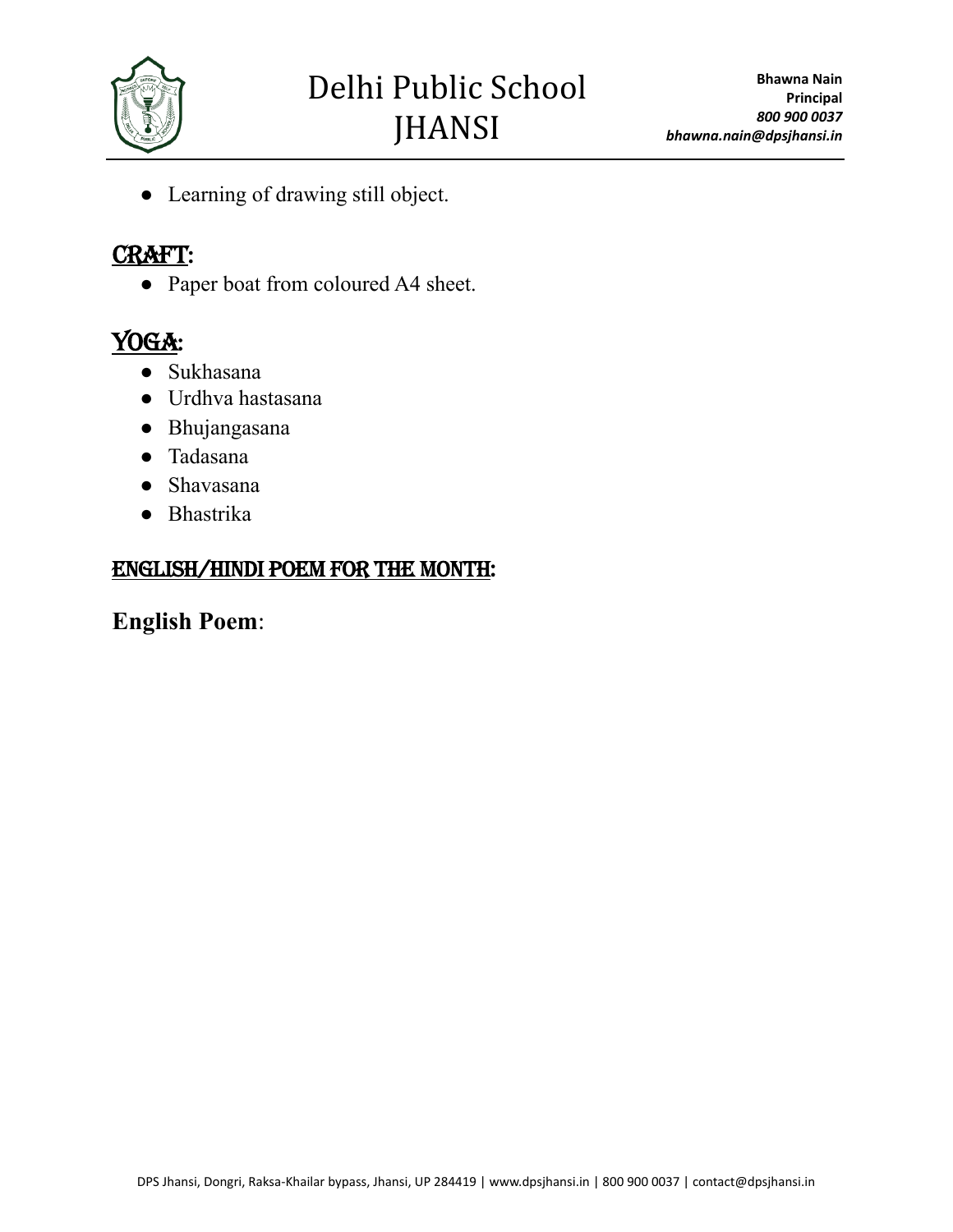



कविता: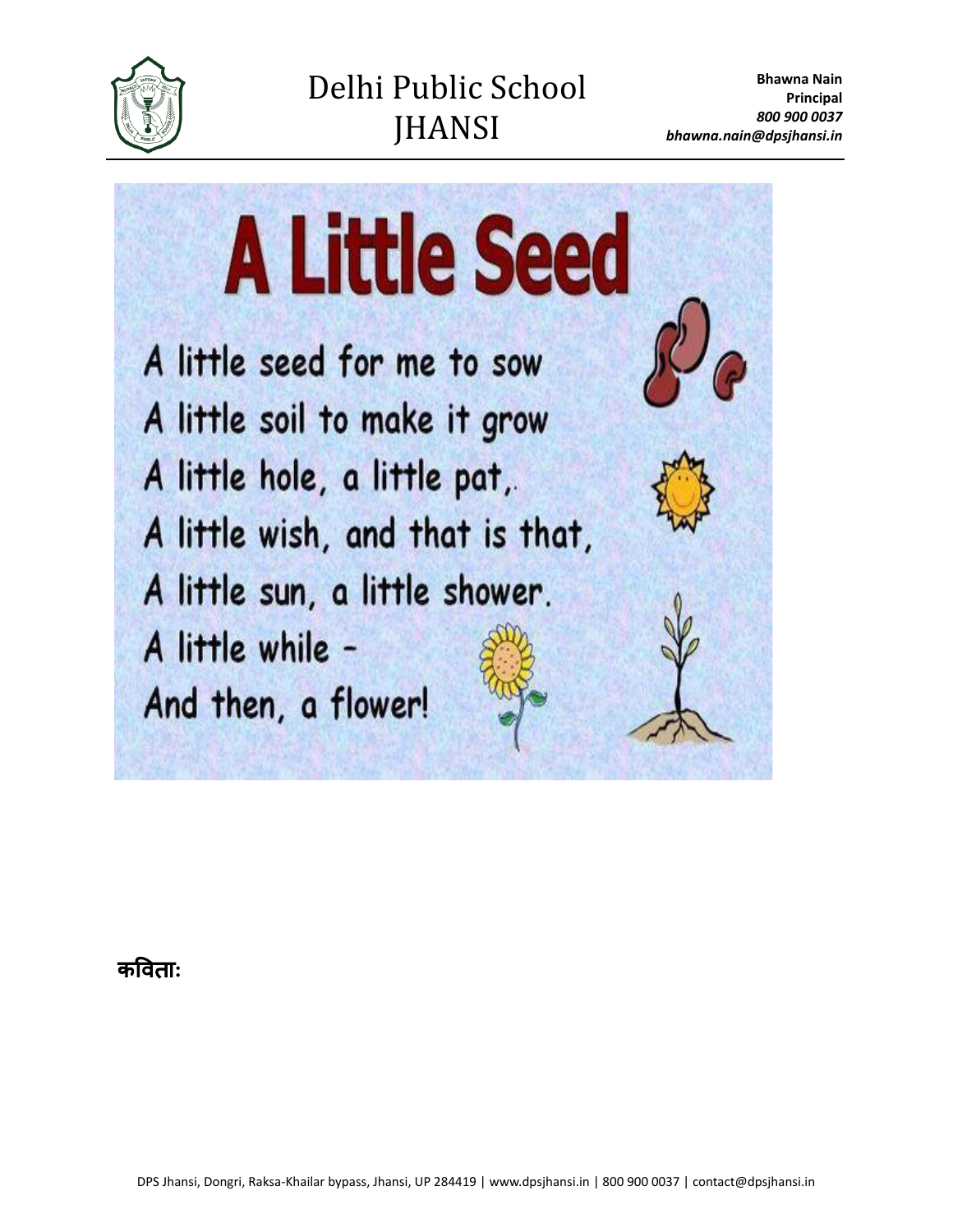

# Delhi Public School **JHANSI**



DOHA**:** अति का भला न बोलना अति की भली न चप ू । अति का भला न बरसना अति की भली न धप ू ।।